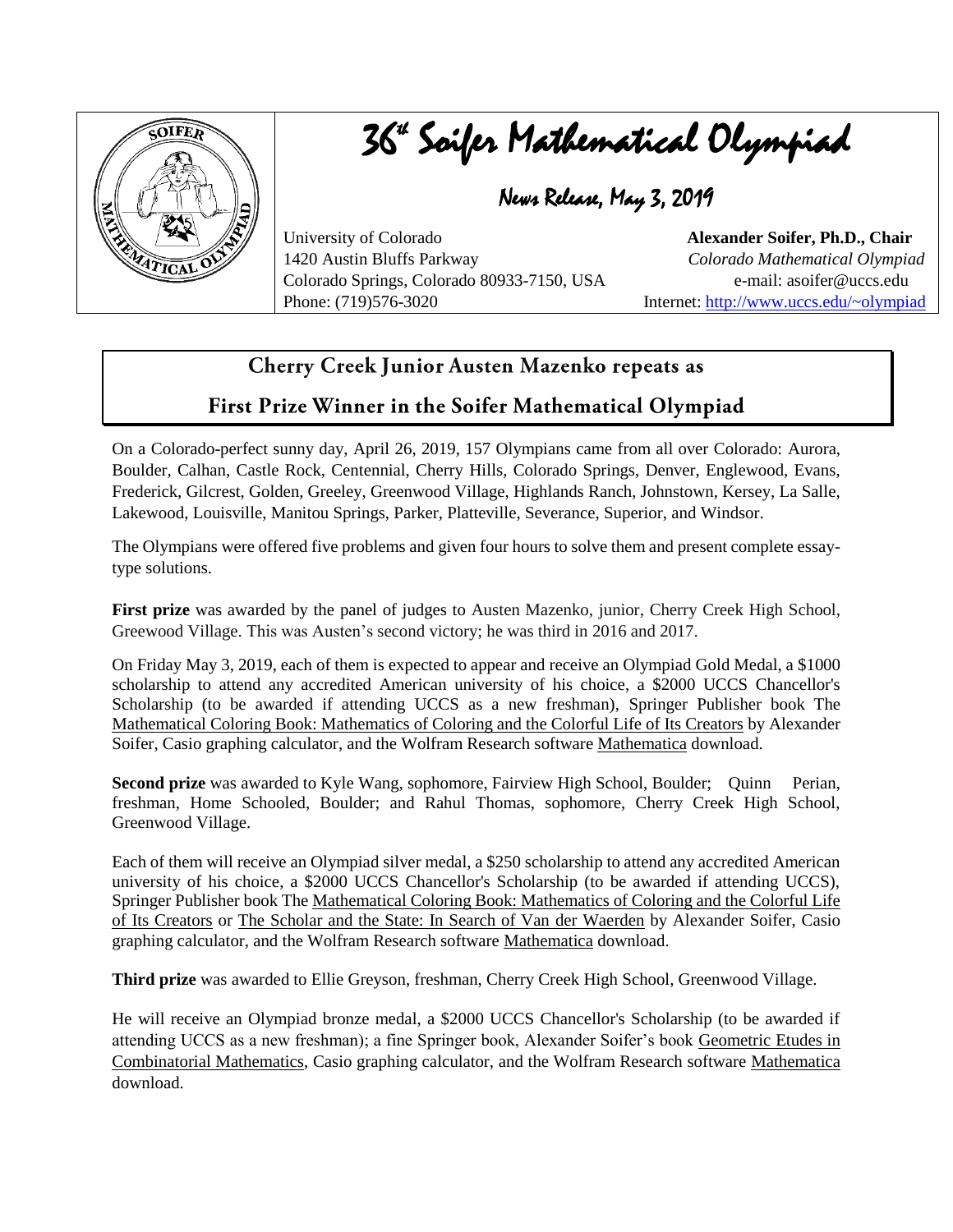**Fourth prize** was awarded to Sarah Gao, senior, Cherry Creek High School, Greenwood Village; Grace Zhang, sophomore, Grandview High School, Greenwood Village; and Greg Thompson, freshman, Windsor Charter Academy, Windsor.

Each of them will receive a fine Springer book, and Alexander Soifer's books Colorado Mathematical Olympiad: The First 10 years and Further Explorations, and Geometric Etudes in Combinatorial Mathematics, and the Wolfram Research software Mathematica download.

**First Honorable Mentions** were awarded to the following 12 Olympians: from Cherry Creek High School, Brandon Dong, sophomore; Abbas Shaikh, freshman; and Emily Zhang, freshman. From Campus Middle School, Srinivas Arun, 7th grade. From Rock Canyon High School, Anthony Wang, freshman. From Kent, Denver, Jack Parkhouse. From Pine Creek High School, Nathan Jensen, freshman. From Aurora Quest K-8, Matthew Stuckenbruck, 8th grade. From Mountain Ridge Middle School, Ari Wang, 8th grade. From Colorado Academy, Jack Younger, freshman. From Pine Creek High School, Kyle Ma, junior. From Cheyenne Mountain High School, Luke Brobin, sophomore.

Each of them will receive 2 books by Alexander Soifer: Mathematics as Problem Solving and How Does One Cut a Triangle? and the Wolfram Research software Mathematica download.

**Second Honorable Mentions** were awarded to the following 23 Olympians: From Cherry Creek High School, Huarui Lai, sophomore. From West Middle School, Abigail Douglas, 7th grade; Mirabai Herz, 8th grade; Victor Yan, 8th grade; and Dasha Osovskaya, 7th grade. From Rocky Heights Middle School, Max Xu, 8th grade. From Windsor Charter Academy, Hiram Despain, freshman; Aiden Johnson, freshman; Hayden Barrett, 8th grade; Caeden McNairy, freshman; David Stewart, sophomore; Kendall Albertsen, 6th grade; and James Berg, junior. From Golden View Classical Academy, Ethan Cranston, senior. From Mountain Ridge Middle School, Jacob Mitchell, 7th grade; Achyut Nambiar, 8th grade; Rohan Gohil, 8th grade; and Aashay Deshpande, 7th grade. From Challenge School, Austin Zhang, 6th grade. From Hill Campus of Arts and Sciences, Jr Brian McHughs, 6th grade. From Challenger Middle School, Aahana Paul, 6th grade; and Ethan Johnson, 7th grade. From Pine Creek High School, Hojin Han, freshman.

Each of them will receive a book Mathematics as Problem Solving by Alexander Soifer, and the Wolfram Research software Mathematica download.

Those who wish to understand the spirit of the Olympiad are invited to solve some of the 2016 Olympiad's five problems. Here is our problem 3 for your enjoyment:

## **Homage to Anthony Bourdain: Parts Unknown**

Traveling Chef Anthony Bourdain is in a unit square *A* of a 2019 2019 square grid *G*. He is allowed four types of moves: he may move to the next square on the right, or the next square straight up, or jump over one square to the left, or jump down over one square. Is there such a starting square *A* and a series of moves that allow Anthony to visit every unit square of *G* exactly once and end up in a square immediately to the right of *A*?

**On Friday May 3, 2019, starting at 2:00 p.m. in Berger Hall of UCCS, we will conduct the Award Presentation Ceremonies**, with the participation of Venkat Reddy, Chancellor, UCCS; Heba Abdelaal, Regional Director, U.S. Senator Cory Gardner; Tom Christensen, Provost and Executive Vice Chancellor, UCCS; Kevin C. Mitchell, Executive Director, Empowerment Solidarity Network; Greg Hoffman, Human Resources Director, Intermap Technologies, Inc.; David Sawtelle, K-12 Mathematics Facilitator Education Specialist, Colorado Springs District 11;